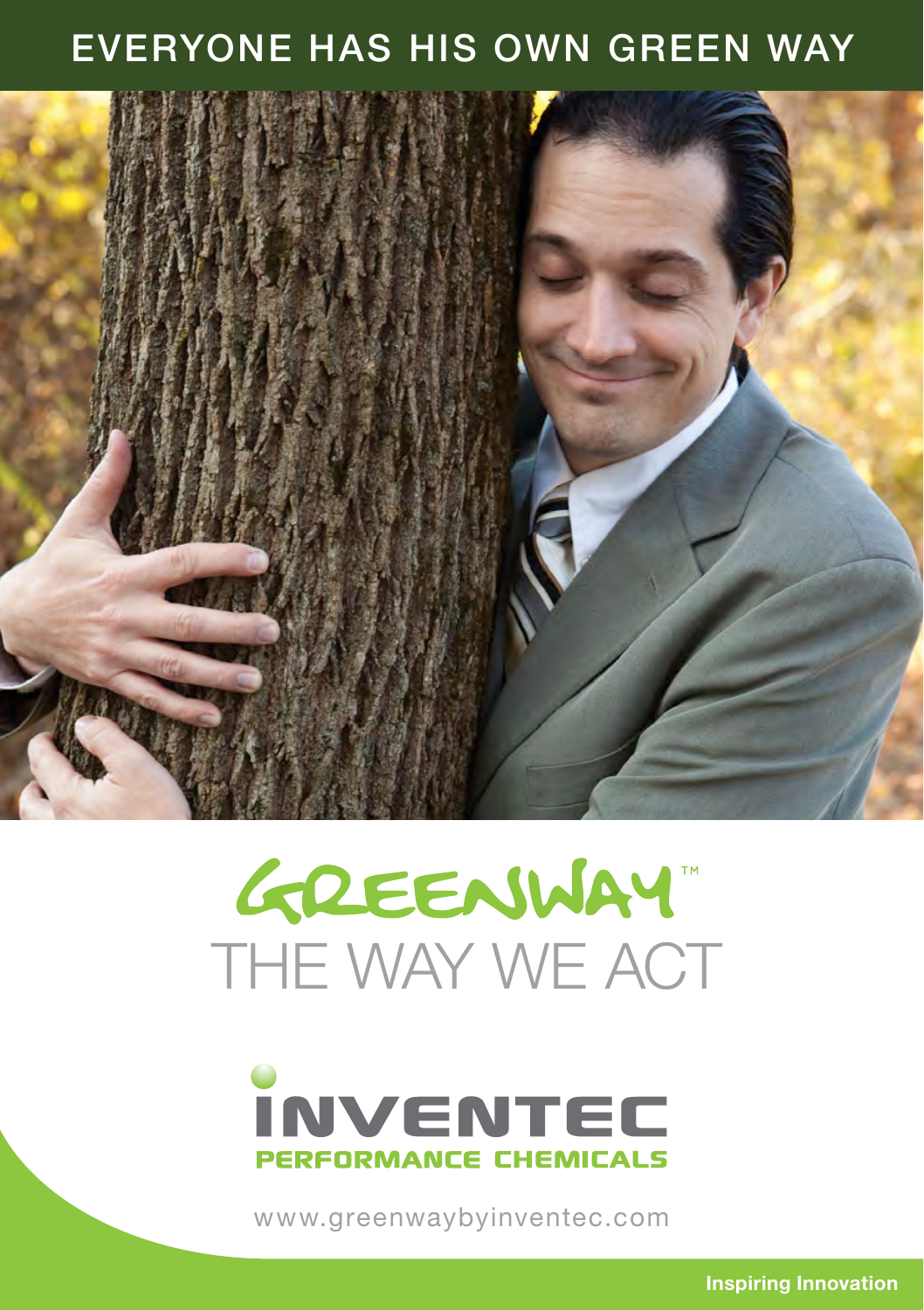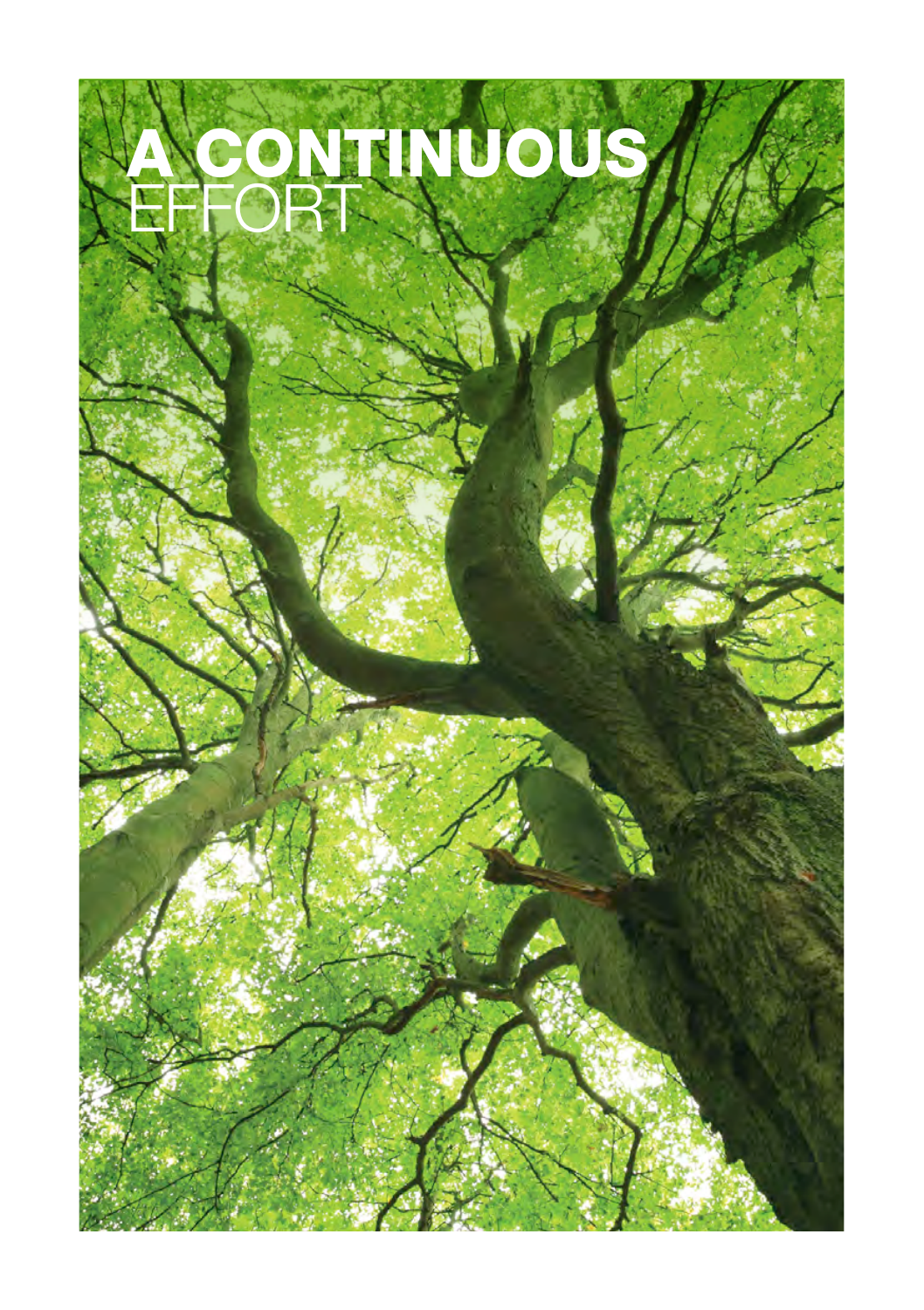### THE SUSTAINABLE DEVELOPMENT : Values deeply entrenched in our roots



The Dehon Group (185M€, 550 employees) has developed a sustainable approach in Chemicals for more than 25 years in various applications: refrigeration, electronic assembly, surface treatment, insulating foam …

The CFC ban in 1995, 5 years before the legal date, has led the group to replace 70% of its margin in a record time!

#### This was the beginning of a two-fold strategy :

- substitution, as much as possible, of hazardous substances (CMR, bio accumulating, etc... ) in our formulations.
- creation of new services (engineering, audit, training, etc... ) to master the use of non substitutable hazardous substances including their recovery and recycling..

Globally, in Europe, the group has substituted more than 5000 processes.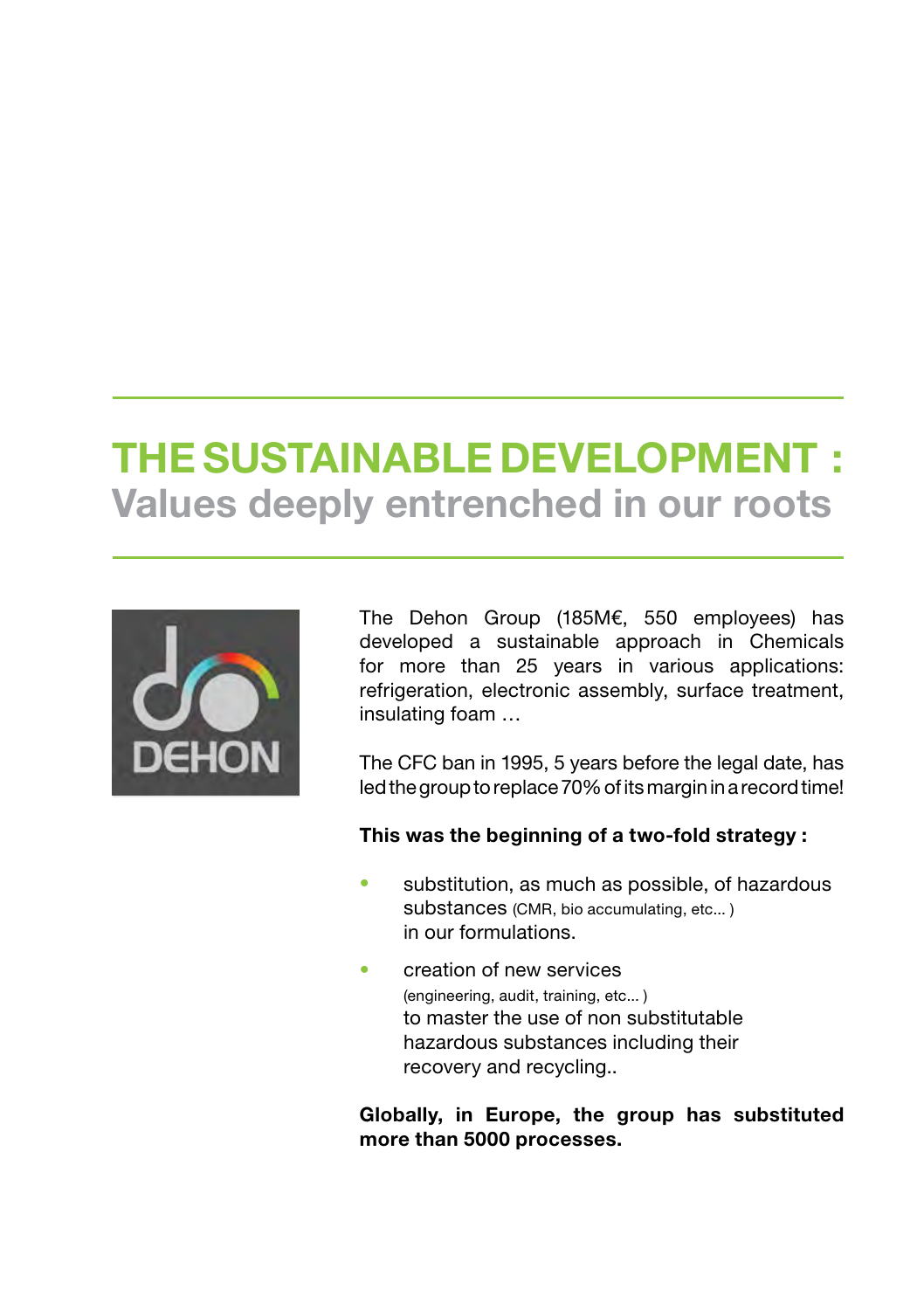

# THE SUSTAINABLE DEVELOPMENT REQUIRES CONTINUOUS EFFOR

During the World Exposition in Shanghai, in October 2010, Inventec, performance chemical subsidiary of Dehon group, decides to go further and to implement a continuous sustainable development approach.

While maintaining our solutions at a high level of technical and economical performance, we also define our products by their key impact parameters on health and environment.

If our engineers improve, significantly, 1/3 of parameters without degrading any of the other, we give the Greenway « label » to this product. If we do not improve further the product within the next 5 years, we take the label off.

This label will be gradually introduced and by 2015 it should cover one third of our sales.

The chemical reality does not imply black or white products where white products, supposedly, do not require any care when used- but more or less grey products that we "green up" progressively.

Up to now, in our high technology sectors, there are no standards defining products or services that are more health or environmental friendly, beyond regulations. Therefore the efficiency of our approach is validated by Bureau Veritas, as well as the products conformity to the new specifications.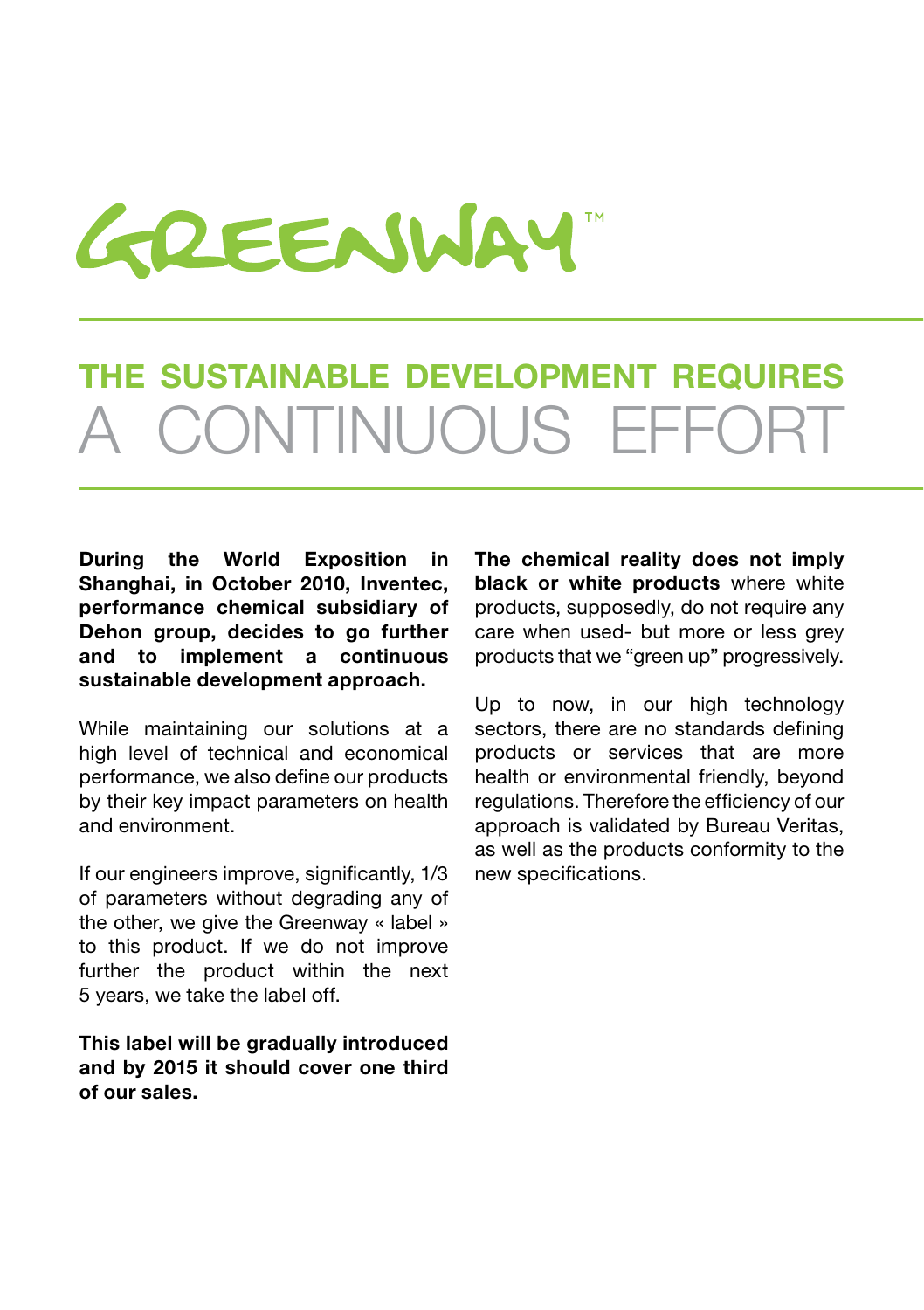

### INVENTING A SUSTAINABLE FUTURE with our customers

Even if we do create formulations with less hazardous substances, we will also continue to provide support to our customers for a safer use :

- to better handle suitable and well « tuned » equipments,
- to better master waste and develop reuse after recycling,

The objectives of Greenway are clear:

Innovative formulation, more control over the downstream processes, stricter upstream supply especially for more renewable raw materials, more efficient waste treatment for an increased reuse.

More impact in the processes but less impact on health and environment, this is the future of chemicals for high tech industries …

But Greenway also covers our services ; we will apply this approach to SF6 recycling programs at our customers' sites (manufacturers of high voltage circuit-breakers and transformers and utility companies).

We plan to have 15% of products and 2 services under the Greenway label by the end of 2013.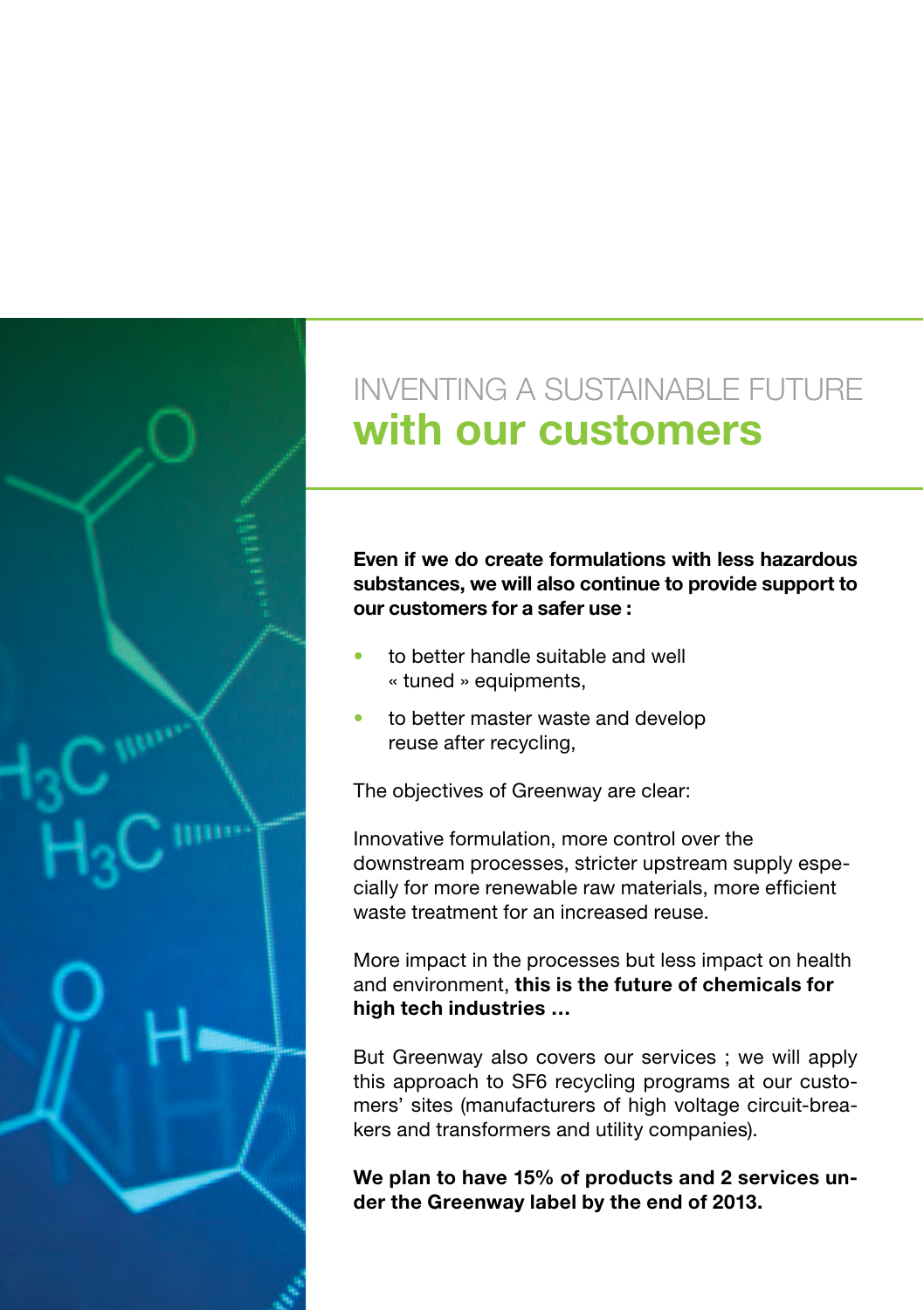# THE WAY WE THINK THE WAY WE ACT !

Σ

We think that this approach goes beyond Inventec products and services. This is a permanent evolution due to a « sustainable » mindset of the whole company. It means thinking about sustainable development right from the design phase and also in all implementation details of production, logistics, customer service etc…

In the long run, 30% of our products and services should meet the Greenway objectives. The extension to other activities of the Dehon group is expected.

This simple, focussed and honest approach corresponds to the state of mind of an international family owned SME in High Tech markets.

Greenway will be a real « green growth » opportunity for our « High Tech » customers.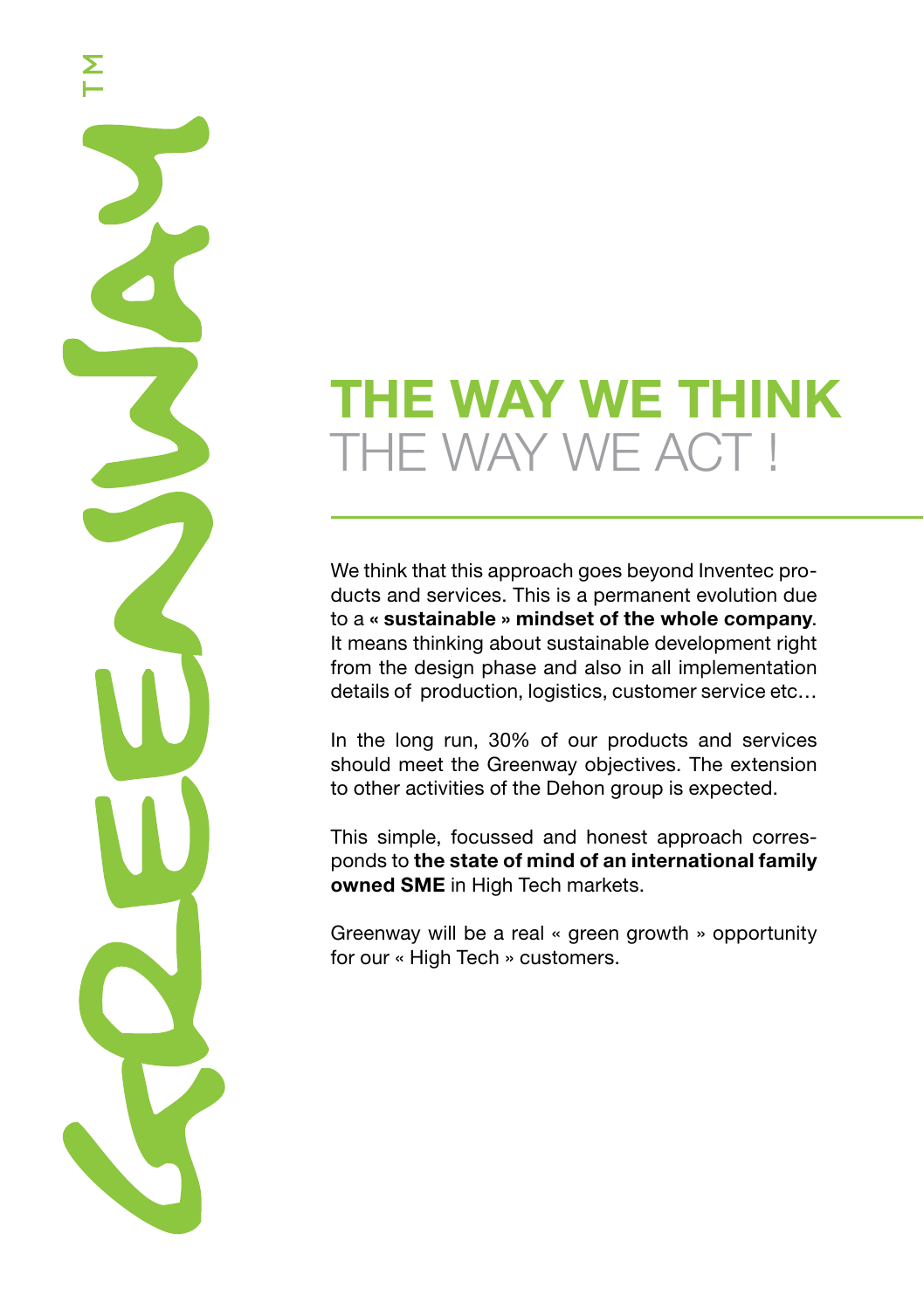## **GREENWAY EXAMPLE IN PRECISION CLEANING**

A « Greenway » cleaner is a solvent or a detergent that leads to at least 3 impact reductions on the 10 following parameters (and that does not worsen any of the 7 others) :

- **Toxicity**: level defined by GHS classification, but also including the newest aspects, for example the endocrine disruptors
- Flammability : beyond the flash point measurement
- **•** Corrosivity
- **Ecotoxicity**
- VOC content
- GWP average value
- • Biodegradability
- COD (Chemical Oxygen Demand)
- **Bioaccumulation**
- Content in non renewable raw material

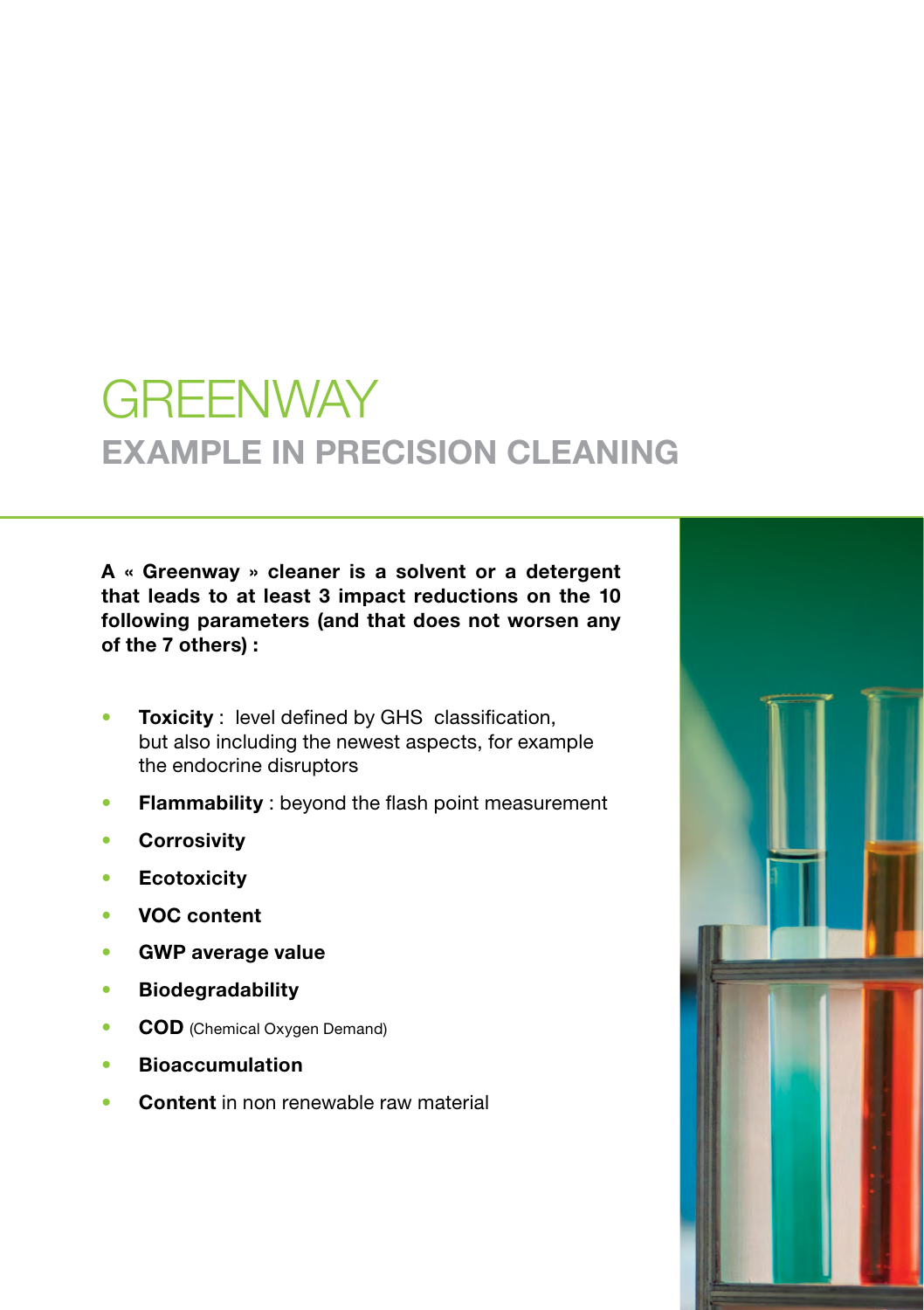

### **GREENWAY EXAMPLE IN** SF6 EMISSION REDUCTION

Sulphur hexafluorure, commonly referred to as SF6, is a dielectric gas mainly used in circuit-breakers for medium and high voltage.

Neither toxic nor corrosive, it has a strong global warming power of 23000. Despite its use in a close and airtight chamber, responsible action to reduce emissions was necessary at each steps of use : tests, maintenance, end of life; this is particularly important as there is no substitution for many years.

Inventec has developed equipment to limit emissions when transferring the gas (patented Clip n'Use system).

Furthermore, it was essential to set up a recycling system for very polluted SF6. Inventec has been the first to develop an SF6 regeneration unit to reach the quality criteria of the IEC 60480 standard, even on highly polluted SF6, following electrical arks.

Besides, Inventec has participated to this standard drafting.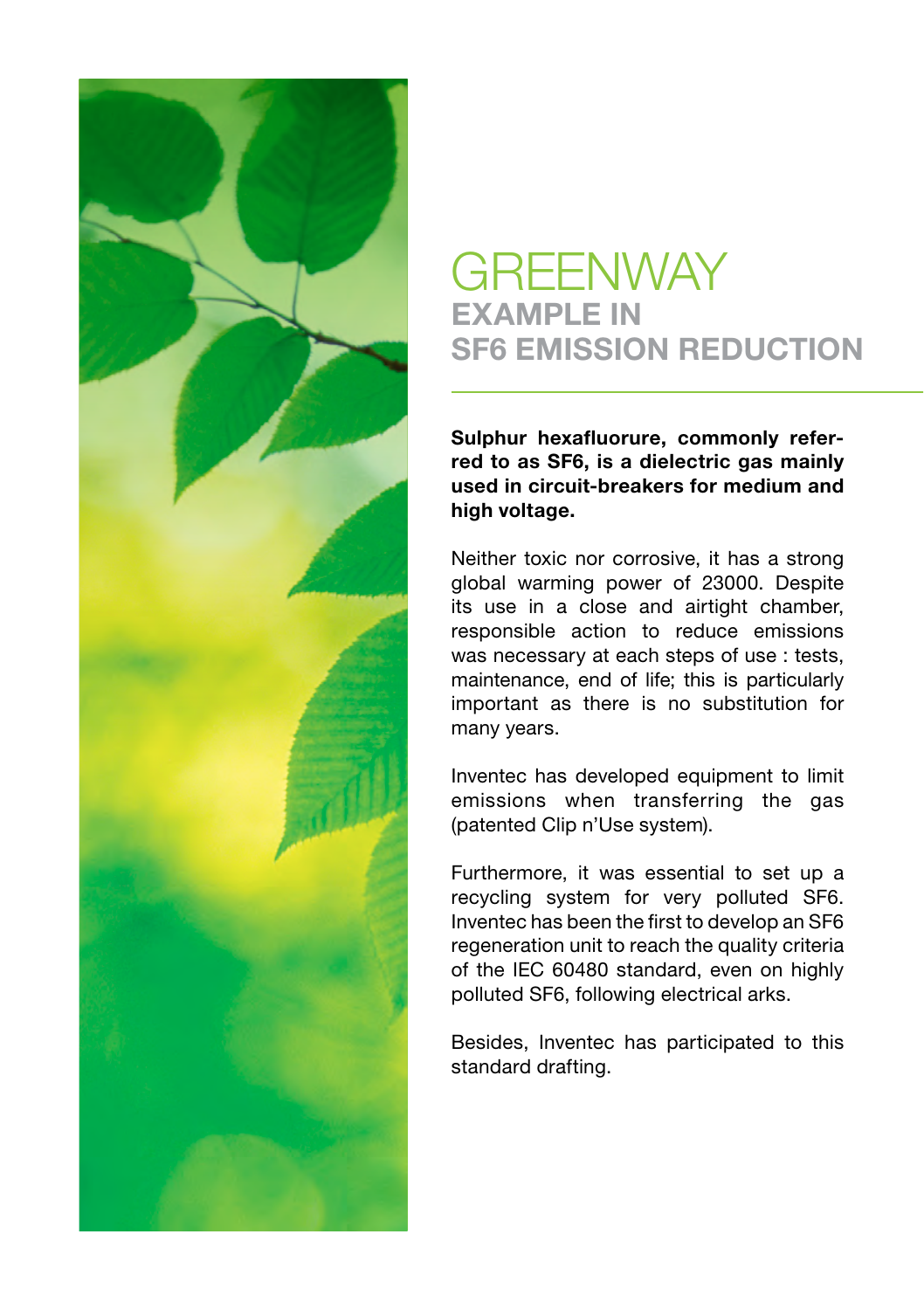### The 6 impact parameters are

|                | leak rate during equipment fill                                   |
|----------------|-------------------------------------------------------------------|
|                | leak rate during equipment installation                           |
|                | leak rate during maintenance<br>(even after electrical incidents) |
|                | leak rate during dismantling                                      |
| $\overline{5}$ | recovery rate<br>(compared to new product sales)                  |
|                | reuse rate                                                        |

#### If we significantly improve, 2 of these parameters, we will give to this service the Greenway stamp.

This approach is implemented in EUROPE with Schneider Electric, Alstom, RTE, ERDF, and Ormazabal to name a few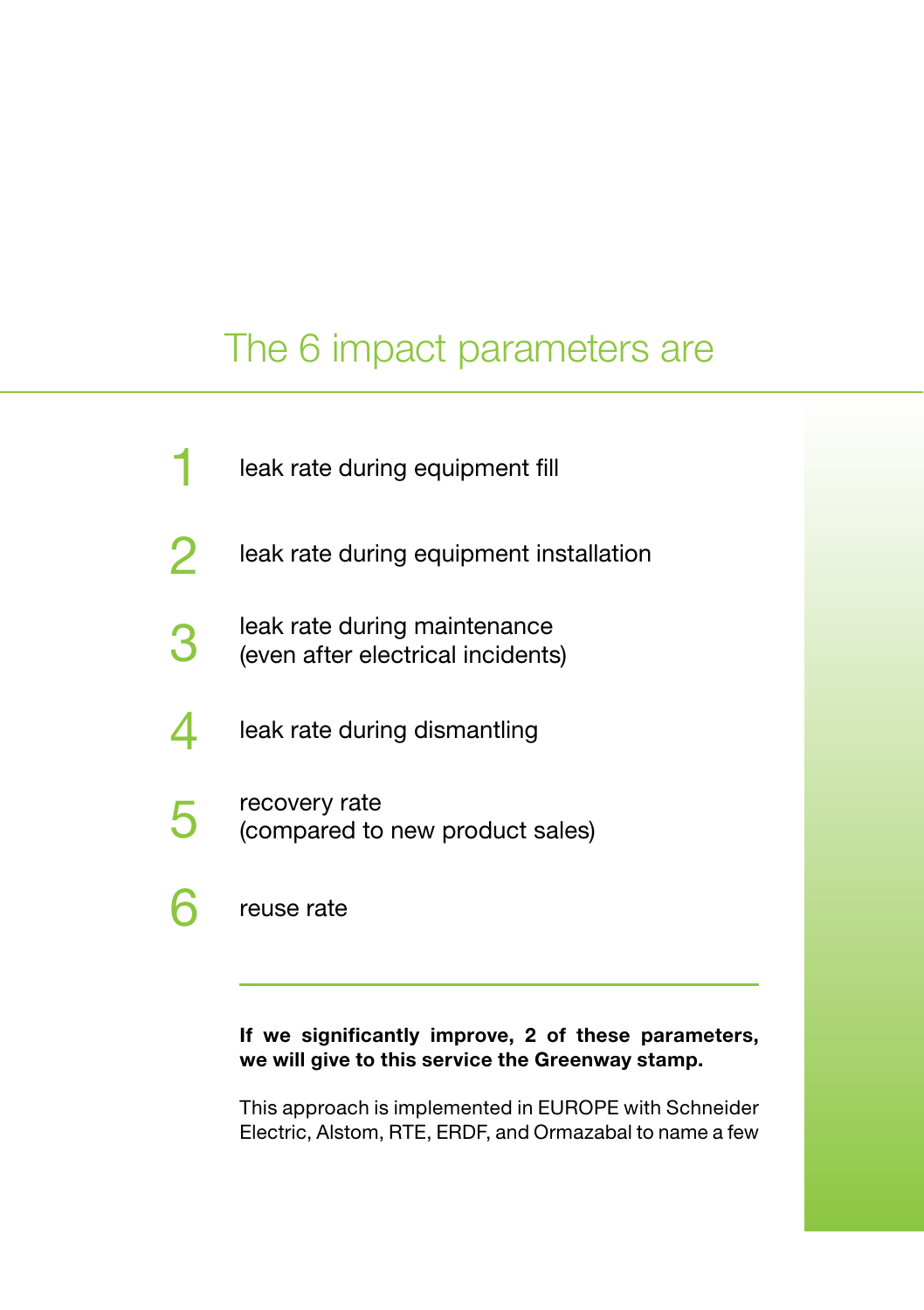

INSPIRING INNOVATION

Inventec , merger of Promosol and Sotragal companies of the Dehon Group, has been serving the manufacturing industry over 40 years.

#### Our mission: to provide sustainable solutions through our chemical products and services.

We do focus on :

The technical performance of our products and services for High tech industries (electronic, aeronautics, medical equipments, micromechanics, aerosol formulation, foam expansion, etc... )

The environment and health protection by substituting, hazardous substances, even before regulation requires it, and by developing risk management solutions for non substitutable hazardous substances.

**Local Proximity of our experts in over 30** countries to implement our technical solutions and to answer our customers' requirements, in terms of performance and protection. Trust between people is the only way to build up progress.

In 2011, Inventec achieved 55M€ turnover. Since 2003, it has been constantly progressing by more than 10% per year..

#### The company employs 100 people :

- 50 in France.
- 20 in Europe, excluding France
- 10 in America
- • 20 in Asia
- More than a third of our employees are engineers.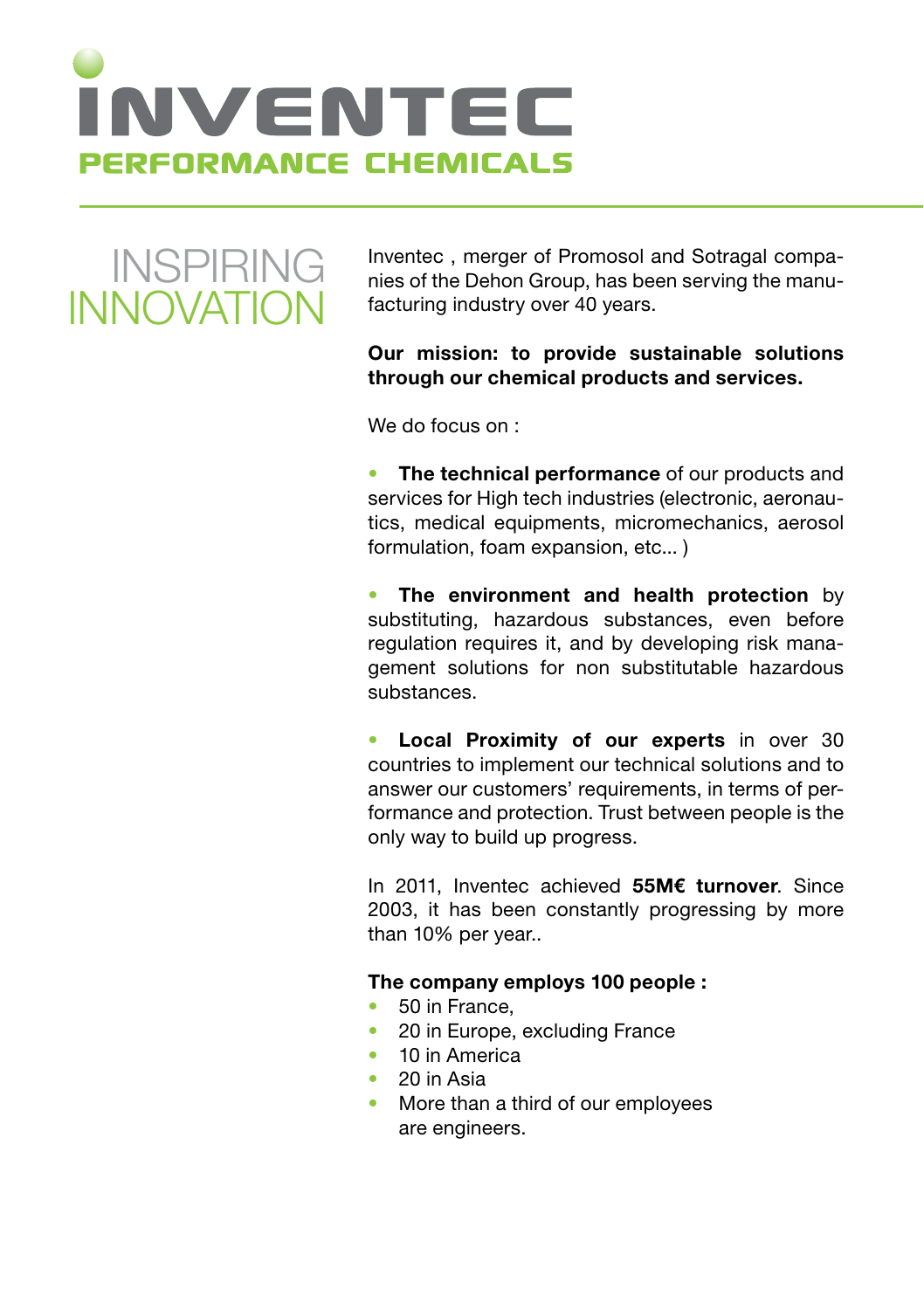### INVENTEC IS A 100% SUBSIDIARY OF THE DEHON GROUP

Managed by Patrice ROLLET, Inventec includes 10 subsidiaries in Europe, Asia and America ; and 7 production sites, all ISO 9001 certified and equipped with control and application laboratories.

#### To serve its various markets, the company is organized in 4 departments :

**Electronic BU** offers soldering, cleaning and coating solutions for the assembly of printed circuit boards. The main markets covered by this BU are Automotive, Aerospace, and Energy - including solar and LED lighting. Materials deliver high reliability, compatibility for these high end electronics markets.

Surface Technologies BU offers chemicals for surface treatment (cleaning, protection) in various markets: aeronautics, micromechanics, automotive, medical, luxury jewellery etc ... It sells cleaning products (solvents and detergents) and gases (inerting, sterilization, protection). Our engineering realisations allow a safe use of these gases (unloading, storage, waste,  $etc...$ ).

Fine Chemicals BU offers ranges of solvents and gases for aerosols formulation and for polyurethane foam expansion. It also develops an offer for waste collection (chemical products and gas bottles).

**Exportis :** export department covering countries where our subsidiaries are not present.